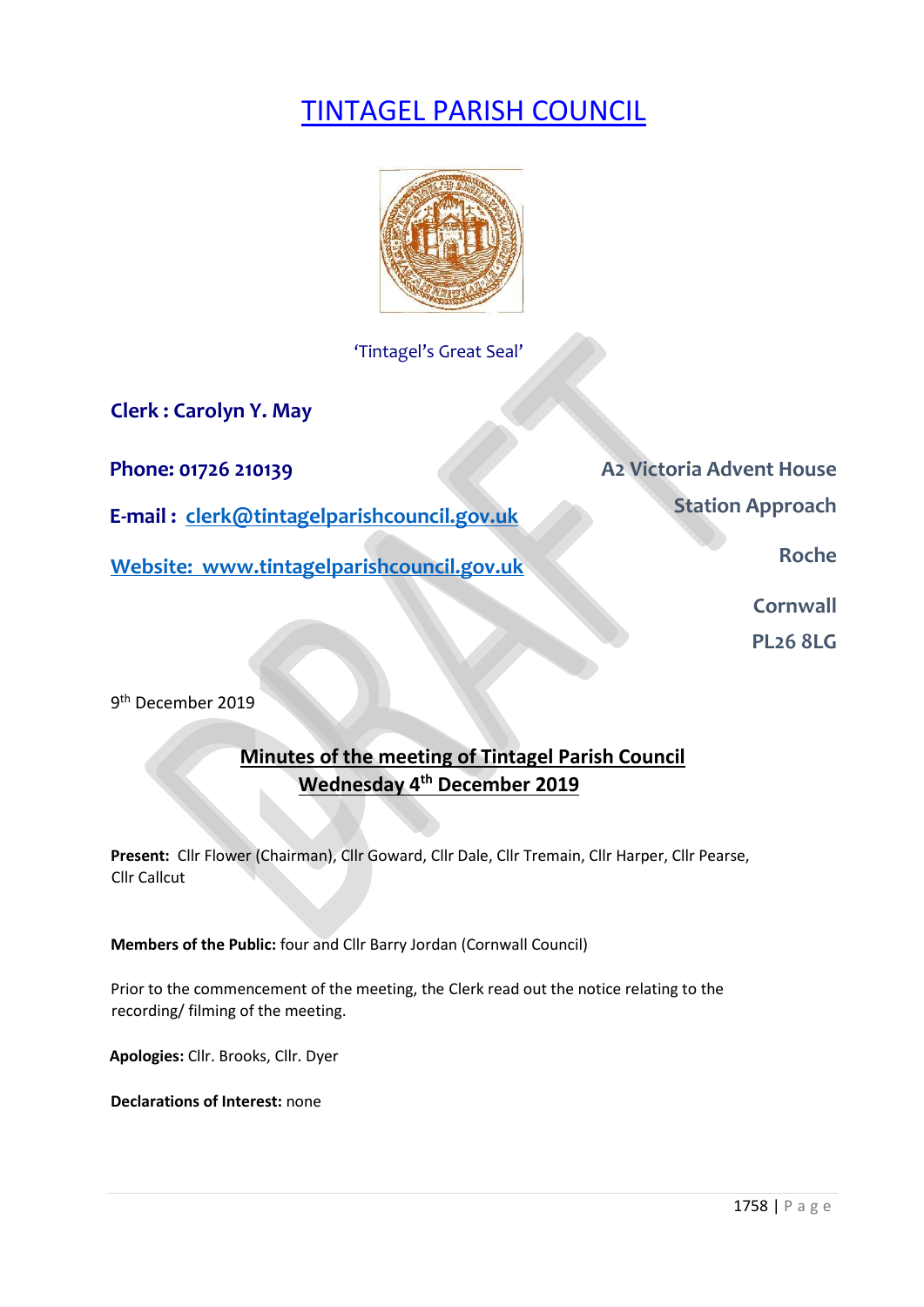#### **Invitation to members of the public to speak prior to the meeting:** None

# **AGENDA**

#### **MINUTES**

#### **Minute 055-2019/20**

The Minutes from the Parish Council Meeting, held on the 6<sup>th</sup> November 2019 were considered by Members, on a page by page basis. No issues were raised in relation to the same.

It was **proposed** by Cllr. Goward, **seconded** by Cllr. Tremain and RESOLVED that the minutes be signed as a true record of the meeting. Unanimous. **Carried**.

#### **CLLR BARRY JORDAN – CORNWALL COUNCIL**

#### **Field at Molesworth Street**

Cllr. Jordan advised the meeting that he had received a complaint, in relation to the condition of the field at Molesworth Street, Tintagel (used as a lay-down site / compound by the American Bridge construction company).

Enquiries revealed that, at the request of the landowner, the materials currently on site be left there, for the use of the landowner. The site is now back under the control of the landowner and, therefore, neither Tintagel Parish Council, nor Cornwall Council, does not have any jurisdiction over the same.

Cllr. Tremain advised the meeting that there is currently a burst water pipe at the site. Cllr Jordan stated that he would address the matter with the appropriate service provider.

#### **Cornwall Council - Annual Council Tax Rise**

Cllr. Jordan advised the meeting that Cornwall Council had agreed on a 3.99% rise in Council Tax, for the financial year 2020/21. It was agreed that 2% of the revenue increase would be apportioned to Social Care.

#### **Lavatory Rates**

Cllr. Flower alluded to the recent letter from Cornwall Council, which advised Parish/ Town Councils that, despite expectations to the contrary, there was a possibility that Council Tax may continue to be imposed for Public Lavatories. The reason for this advice was that the relevant legislation had not yet been passed by Parliament.

Cllr. Jordan stated that the legislation had been close to being approved, however, the impending election had prevented completion of the process.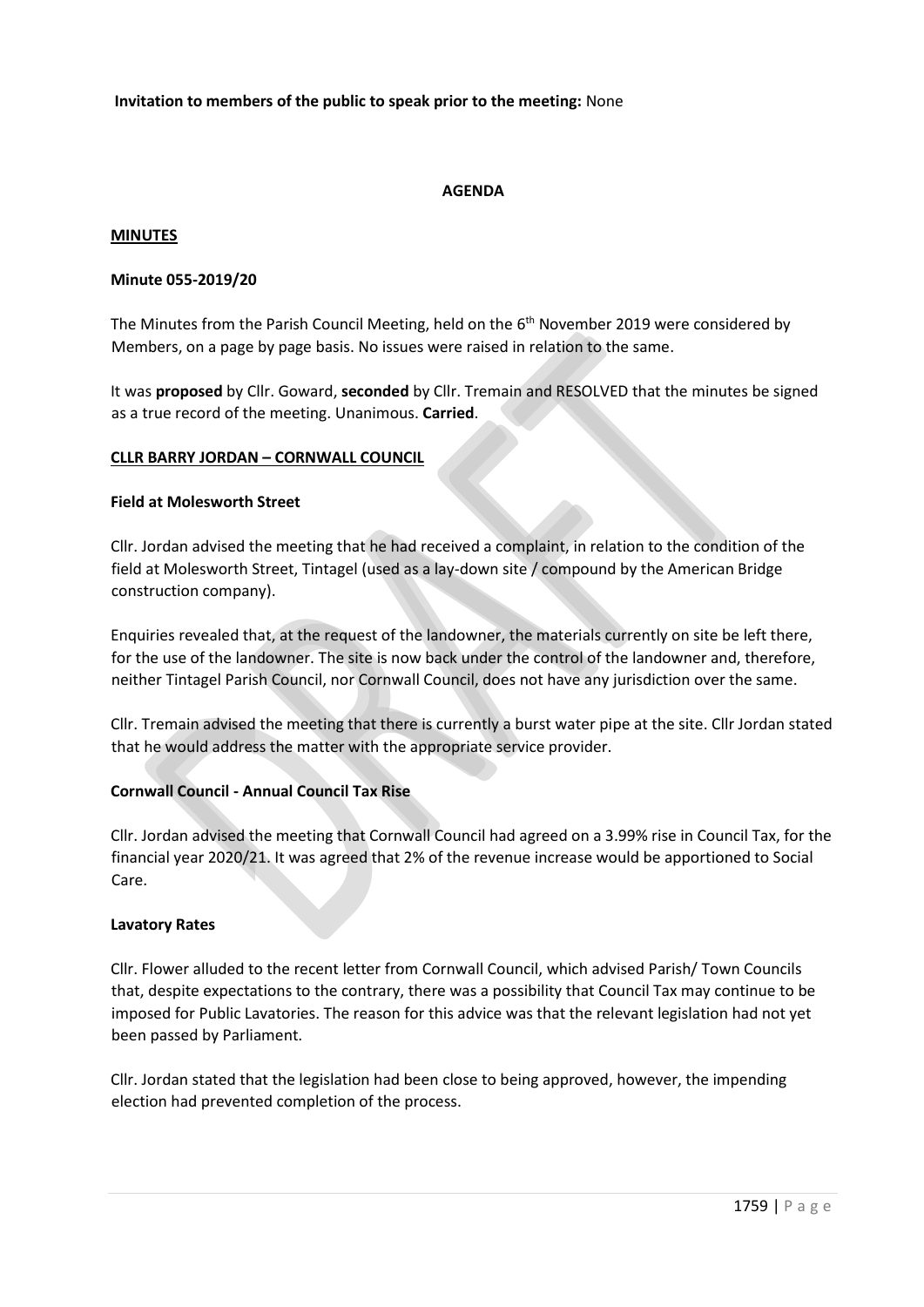# **Gritting in Tintagel**

Clllr. Callcut raised the matter of gritting of the roads in Tintagel, advising that the failure to do so was impacting on the ability of residents to undertake their employment, when roads are slippery. Cllr Jordan undertook to look into the matter.

#### **PLANNING MATTERS**

**Minute 056 -2019/**20

**PA19/09787** -Land West of Trevena, Molesworth Street, Tintagel

It was **proposed** by Cllr Goward, **seconded** by Cllr Flower and RESOLVED that the Parish Council would object to the application on the grounds that there is doubt as to whether the clearing of the knotweed was properly carried out. Unanimous. **Carried.**

#### **Minute 057 -2019/20**

**PA19/09603 –** Land North of the Quoit, Trethevy, Tintagel

It was proposed by Cllr Goward, seconded by Cllr Flower and RESOLVED that the Parish Council would **strongly object** to the application, on the following grounds:

- Permitting this development is likely to create a precedent in the area, as the proposed development will create a gap between the same and the next building. Therefore, future applications, based on 'infill' are likely to be submitted.
- The proposal represents over-development of the area/ site;
- The entrance/ exit to the site

#### **Planning Decisions** – Noted

**Finance** 

Accounts Payable

#### **Minute 058-2019/20**

Members considered the schedule of payments to be made.

It was proposed by Cllr Goward, seconded by Cllr Dale and RESOLVED that the schedule of accounts would be accepted. Unanimous. **Carried.**

#### **Budget and Precept Setting**

Members considered the budget and precept for the financial year 2020/21, considering the projected expenditure for the current year and future/ on-going liabilities.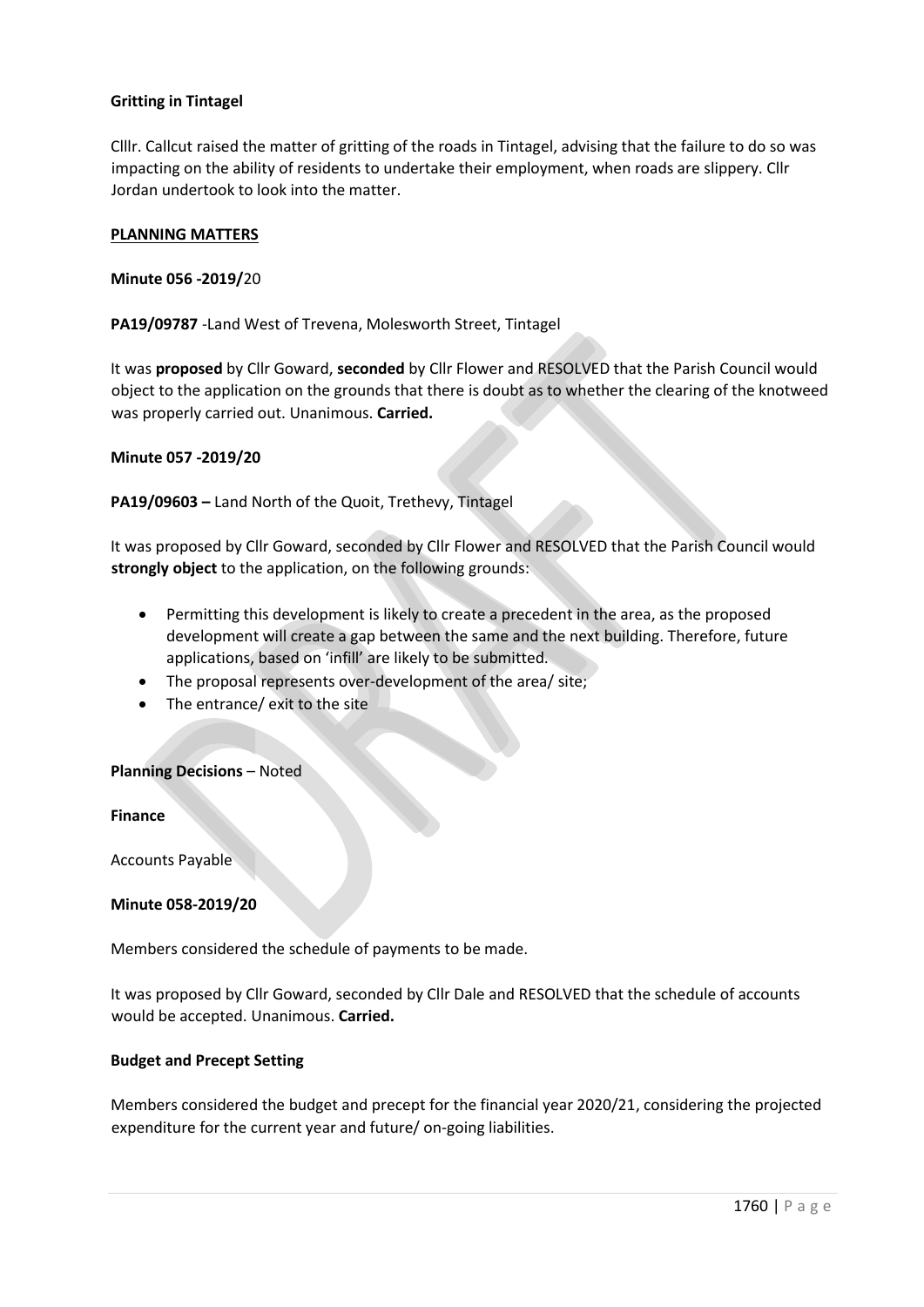It was accepted that the costs for the maintenance of public lavatories have become onerous for the Parish. It is hoped that the return of Trebarwith Strand Lavatories to Cornwall Council and the closure of the Bossiney Lavatories will alleviate some of the financial pressures on the Parish Council in the next financial year. However, other cost cutting measures would have to be considered.

The Clerk provided an outline of costs for the maintenance of all sets of public lavatories during 2019/20 (including projections until the end of the current financial year). The total projected costs amount to 43.8% of the Parish Council's precept.

#### **Minute 059-2019/20**

It was **proposed** by Cllr Flower, **seconded** by Cllr Dale and RESOLVED that the Parish Council would, in order to reduce outgoings, reduce the number of lavatories opened to the public in 2020. The disabled lavatory at the TVC is to be open, along with the new lavatories and disabled lavatory at Trevena Square.

It was **proposed** by Cllr Flower, **seconded** by Cllr Pearse and RESOLVED that hanging baskets for the 2020 Summer season would be provided by the Parish Council, for Trevena Square only. It was suggested that local retailers should be encouraged to provide displays for outside their own shops.Unanimous.**Carried.**

The finalised budget was set at £141,350.

Members considered the matter of setting the Precept for 2020/21. It was noted that, despite advice, many town and Parish Councils had raised their 2019/20 precept by more than 3%. Of the 45 Parish/ Town Councils in Cornwall, which receive a precept of £75,000 or more, the average percentage rise was 5.76%. The highest increase among this group was 56.05%.

#### **Minute 060-2019/20**

It was **proposed** by Cllr Flower, **seconded** by Cllr Callcut and RESOLVED that the Parish Council would raise the precept for 2020/21 by 9.5%. Six in favour, one against. **Carried.**

#### **Updates**

Planning Group – None

TVC – The Clerk reported the recent Christmas Event had gone well and that the new stock had been well received. The Clerk alluded to the hard work of the volunteers and the Chairman congratulated all in relation to the appearance of the TVC, which had been decorated for Christmas. The TVC will be open on the evening of the 7<sup>th</sup> December, prior to the Christmas Lights Event.

#### **Correspondence**

#### **Tintagel Tennis Club**

The Clerk read out a letter from the Tintagel Tennis Club, in which the latter was requesting a sum of money pledged by the Parish Council in 2010.